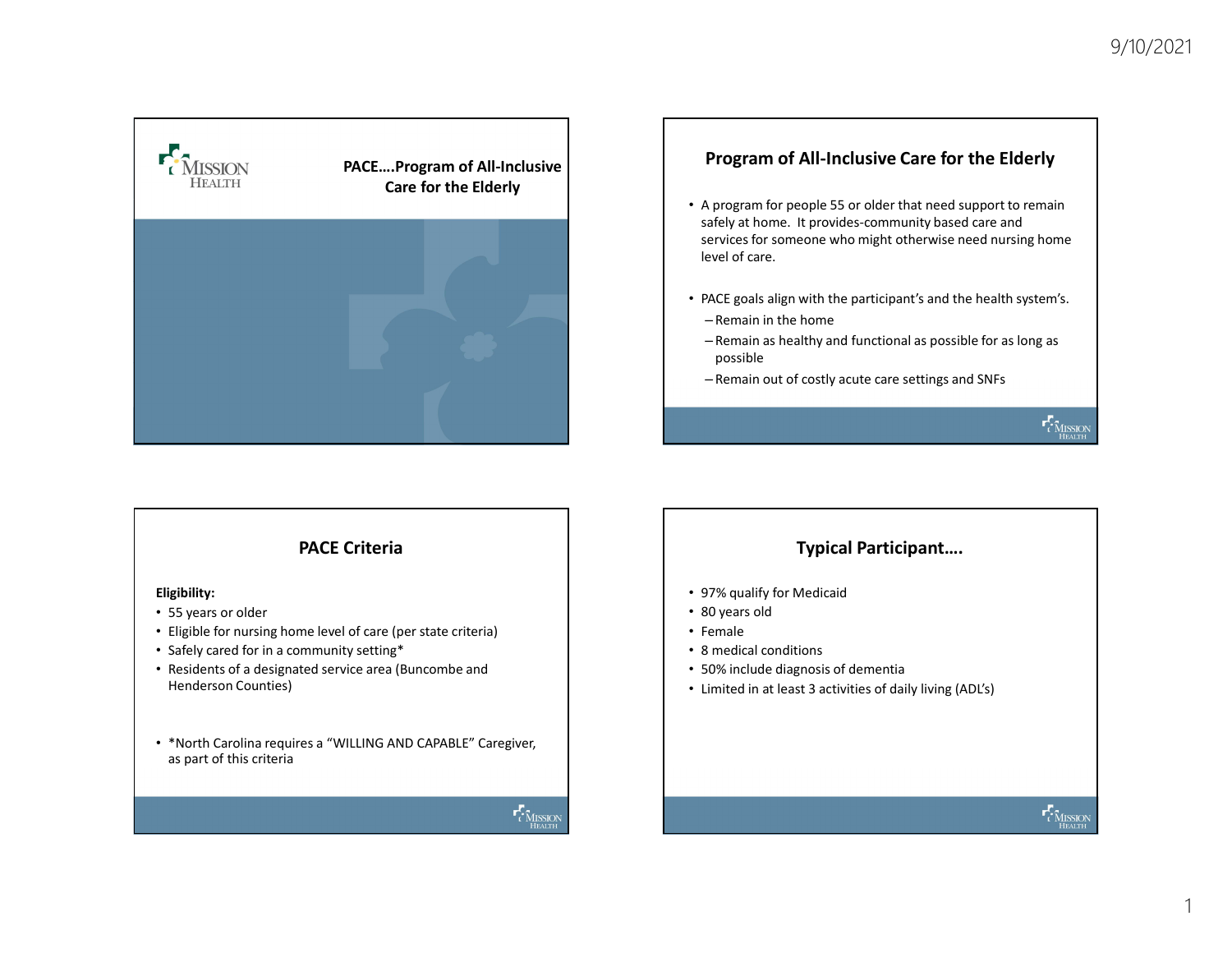- 
- 
- PACE InterDisciplinary Team (IDT)<br>
 The IDT is the heart of the program-"the secret sauce"<br>
 Pinary Care Provider, Registered Nurse, Social Worker,<br>
 Physical Therapist, Occupational Therapist, Recreational<br>
 Physical • Primary Care Provider, Registered Nurse, Social Worker, Physical Therapist, Occupational Therapist, Recreational Therapist, Dietitian, Home Care Coordinator (RN), Transportation Manager, Program Assistant and Operations Director
- It drives the decisions behind each participants care
- They create an individualized care plan with input from every member (this is a living and breathing plan and changes with needs of participants and families)

# I still don't get it…it's too good to be true…tell me again? What Does PACE include?

#### Within the PACE facility:

- 
- Occupational therapy
- Speech therapy
- Primary Care clinic
- Labs
- Social Activities
- 
- Adult Day Care
- IDT coordination of care

#### Outside the facility:

- Physical therapy **•** Specialist Appointments
	- Dental/hearing and vision
	- Home Care
	- Transportation
	- ER
	- Hospitalizations
	- DME
- Bathing **•** Prescription drugs and home delivery
	- Skilled nursing
	- On call 24/7

### How is PACE paid for?

- Capitated PMPM
- PACE program bears all risk-covering 100% services
- Medicare AND FULL PACE Medicaid (NO cost to participant)
- Medicare and PARTIALLY Eligible for PACE Medicaid (Participants will have monthly payment to PACE-no other out of pocket costs) Frequence annonvolution distribution of care<br>
• The member (this is a living and breathing plan and changes with<br>
• Adult Day Care<br>
• Capitated PMPM<br>
• PACE paid for?<br>
• PACE program bears all risk-covering 100% services<br>
- Eligibility
- \*Nationally, about 97% of PACE participants will have both Medicare/Medicaid (Full or partial Medicaid)



## How to make a referral

- Ask:
	- 55 or older
	- Buncombe or Henderson County
	- –Do they need more help?



 $\mathbf{r}_i^T$  Mussion